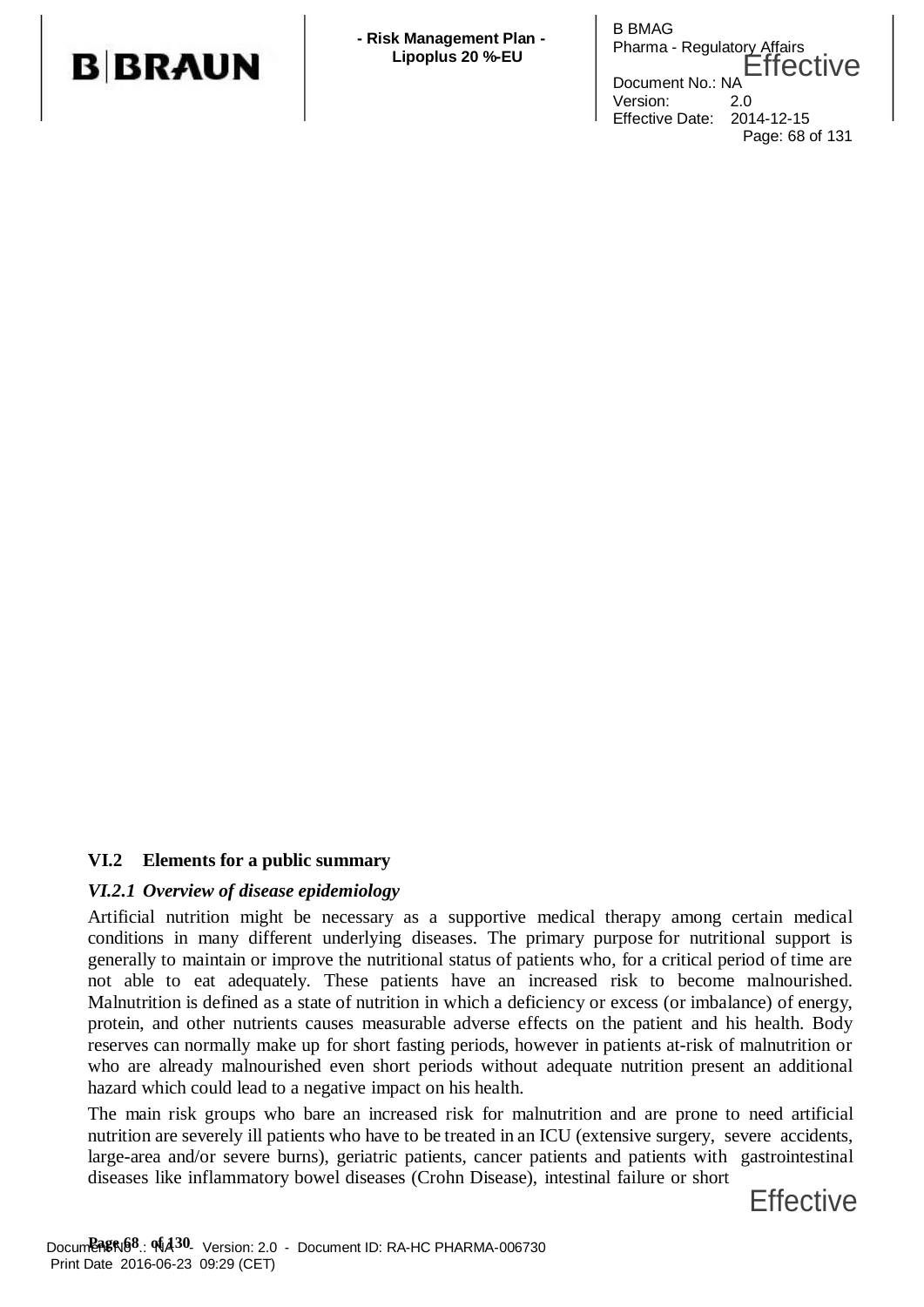

B BMAG **Risk Management Plan -**<br>
Pharma - Regulatory Affairs Lipoplus 20 %-EU **Effective** Document No.: N Version: 2.0 Effective Date: 2014-12-15 Page: 69 of 131

bowel syndrome (SBS). Patients suffering from severe intestinal failure or SBS may need artificial nutrition support for the rest of their lives.

### *VI.2.2 Summary of treatment benefits*

Parenteral nutrition (PN) as a special kind of artificial nutrition refers to the direct infusion of specialised nutrition solutions into a vein bypassing the gastrointestinal tract. This method of feeding may be required when other routes like normal oral nutrition or tube feeding are not effective or cannot be used.

For patients with severe gastrointestinal failure and SBS PN provides the only ability to sustain and maintain quality of life, promote rehabilitation support and was proven to be mandatory for long-term survival.

The standardised parenteral nutrition containing all compounds is suitable for most of the parenterally fed patients. However, some critically ill patients or patients with severe intestinal failure like SBS may require patient-tailored nutrition because their nutrient requirements are very specific and tend to vary significantly from standard requirements.

In general intravenous lipid emulsions as part of PN are known for over 40 years and today are widely used as a caloric source in both adult and infant populations requiring parenteral nutrition support. Lipoplus is such an injectable intravenous fat emulsion providing energy and essential fatty acids especially as part of patient-tailored PN regimes.

### *VI.2.3 Unknowns relating to treatment benefits*

No data from the use of Lipoplus in pregnant and lactating women are in place and there is as yet only limited experience of the use of Lipoplus for periods longer than seven days.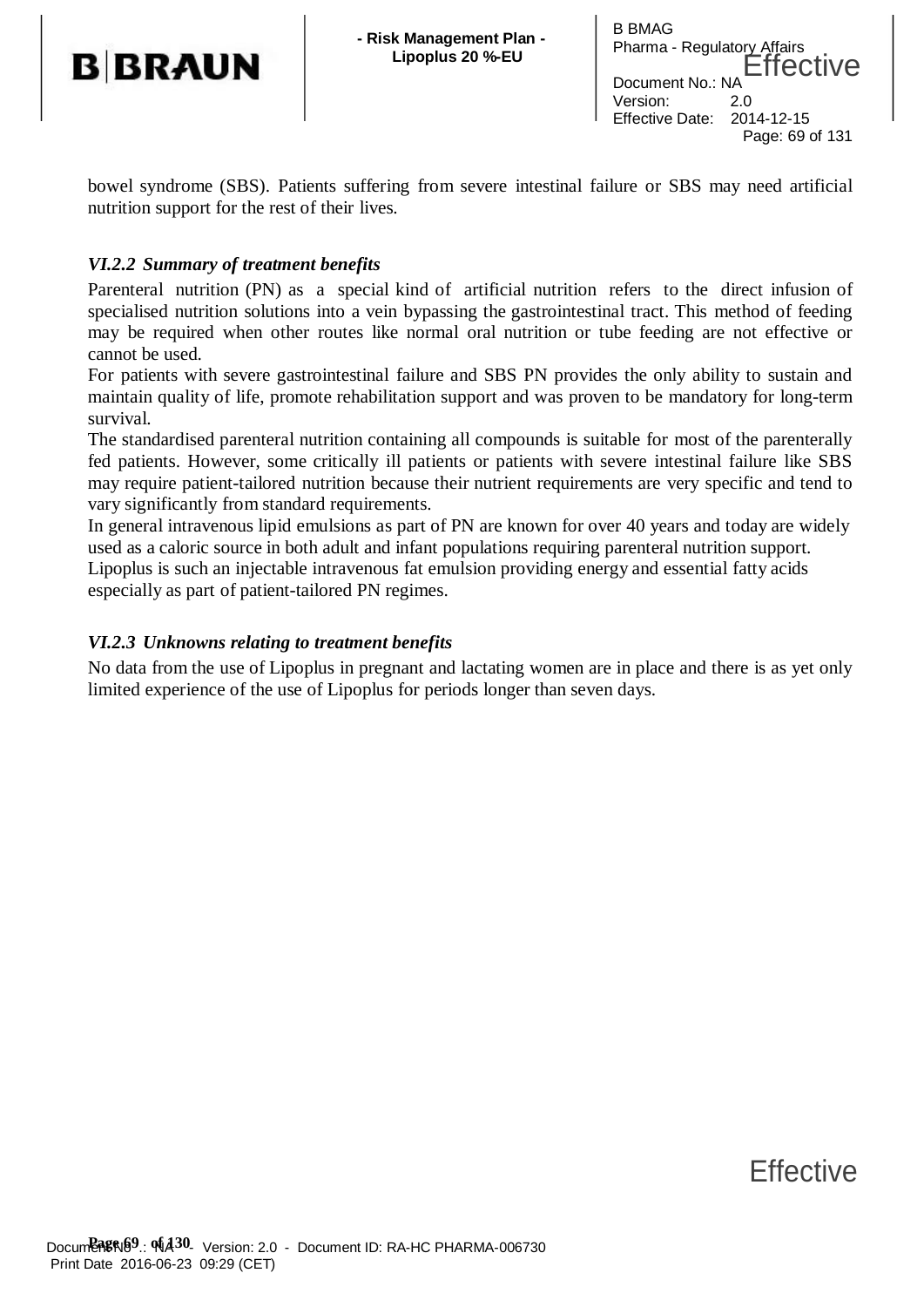

| <b>B BMAG</b>              | Pharma - Regulatory Affairs<br>Effective |
|----------------------------|------------------------------------------|
| Document No.: NA           |                                          |
| Version:                   | 2.0                                      |
| Effective Date: 2014-12-15 |                                          |
|                            | Page: 70 of 131                          |

### *VI.2.4 Summary of safety concerns*

| <b>Important identified risks</b>                                            |                                                                                                                                                                                                                                                                                                                                                                                                                                                                                                                                                                                                                                                                                                         |                                                                                                                                                                                                                                                                                                                                                                                                                 |  |
|------------------------------------------------------------------------------|---------------------------------------------------------------------------------------------------------------------------------------------------------------------------------------------------------------------------------------------------------------------------------------------------------------------------------------------------------------------------------------------------------------------------------------------------------------------------------------------------------------------------------------------------------------------------------------------------------------------------------------------------------------------------------------------------------|-----------------------------------------------------------------------------------------------------------------------------------------------------------------------------------------------------------------------------------------------------------------------------------------------------------------------------------------------------------------------------------------------------------------|--|
| <b>Risk</b>                                                                  | What is known                                                                                                                                                                                                                                                                                                                                                                                                                                                                                                                                                                                                                                                                                           | Preventability                                                                                                                                                                                                                                                                                                                                                                                                  |  |
| Abnormally elevated<br>levels of blood lipids<br>(Hypertriglyceridaemi<br>a) | Hypertriglyceridaemia refers to high blood<br>levels of triglycerides, the most abundant fatty<br>molecule in most organisms. Elevated blood<br>levels are often linked to overdose, either by a<br>too high daily dose or by a too quick infusion.<br>There are also disorders of lipid metabolism<br>were blood lipids cannot be utilised efficiently<br>which also lead to increased blood level, for<br>example in diabetes, impaired function of the<br>kidneys, liver or the thyroid<br>gland,<br>inflammation of the pancreas or sepsis. Also,<br>combined disorders are fairly common which<br>may e.g. develop in patients with obesity or<br>diabetes. In these cases, overnutrition leads to | Lipoplus should be given in<br>appropriate amounts, and over<br>appropriate period of time.<br>Blood lipids have to be controlled.<br>If Lipoplus is given to patients<br>with impaired fat metabolism,<br>more frequent monitoring of blood<br>lipids (triglycerides) and glucose is<br>necessary. Overfeeding must be<br>avoided.<br>When blood triglycerides exceed a<br>critical level the infusion must be |  |
| Abnormally high acid                                                         | increased blood levels of glucose and lipids.<br>Very high blood triglyceride level may cause<br>an acute inflammation of the pancreas (acute<br>pancreatitis) and must therefore be avoided.<br>Acidosis occurs when the body produces too                                                                                                                                                                                                                                                                                                                                                                                                                                                             | stopped.<br>Lipoplus must not be used in case                                                                                                                                                                                                                                                                                                                                                                   |  |
| levels in the blood<br>(Acidosis)                                            | much acid (e.g. decompensated diabetes or<br>glucose utilisation with lack of oxygen in the<br>tissues), or when the elimination of acids from<br>the body is impaired (e.g. renal insufficiency<br>or inadequate ventilation).                                                                                                                                                                                                                                                                                                                                                                                                                                                                         | of acidosis. Acidosis should be<br>treated and controlled before PN is<br>started.<br>Control of acid-base balance is<br>necessary during PN.                                                                                                                                                                                                                                                                   |  |
| Allergic reactions<br>(Hypersensitivity)                                     | Most allergic reactions are minor, such as rash.<br>But in some cases, an allergic reaction can be<br>life-threatening and can present with dyspnoea,<br>hypotension and shock.<br>Hypersensitivity reactions to the lipid emulsion<br>of PN have been reported by patients with<br>soybean, peanut or egg allergies as skin eruption<br>and urticaria. They are considered to be fairly<br>rare.                                                                                                                                                                                                                                                                                                       | Lipoplus must not be used in<br>patients with known allergy to any<br>of the active substances, to egg,<br>fish, peanut or soya protein or to<br>any of the excipients.<br>allergic reactions<br>Previous<br>to<br>soybean or egg or to any other<br>substance should be reported to<br>the physician.                                                                                                          |  |
| Tendency to form<br>blood clots<br>(Hypercoagulation)                        | Patients with a poor state of health as well as<br>bedridden patients are often exposed to a<br>higher risk of development of blood clots in<br>the blood stream, which theoretically may be<br>increased after infusion of soya-bean oil<br>emulsion.                                                                                                                                                                                                                                                                                                                                                                                                                                                  | Lipoplus should not be used in<br>with<br>patients<br>acute<br>thrombo-<br>embolic events like heart attack,<br>stroke,<br>pulmonary<br><b>or</b><br>fat<br>embolism.<br>Coagulation<br>should<br>status<br>be<br>continuously monitored.                                                                                                                                                                       |  |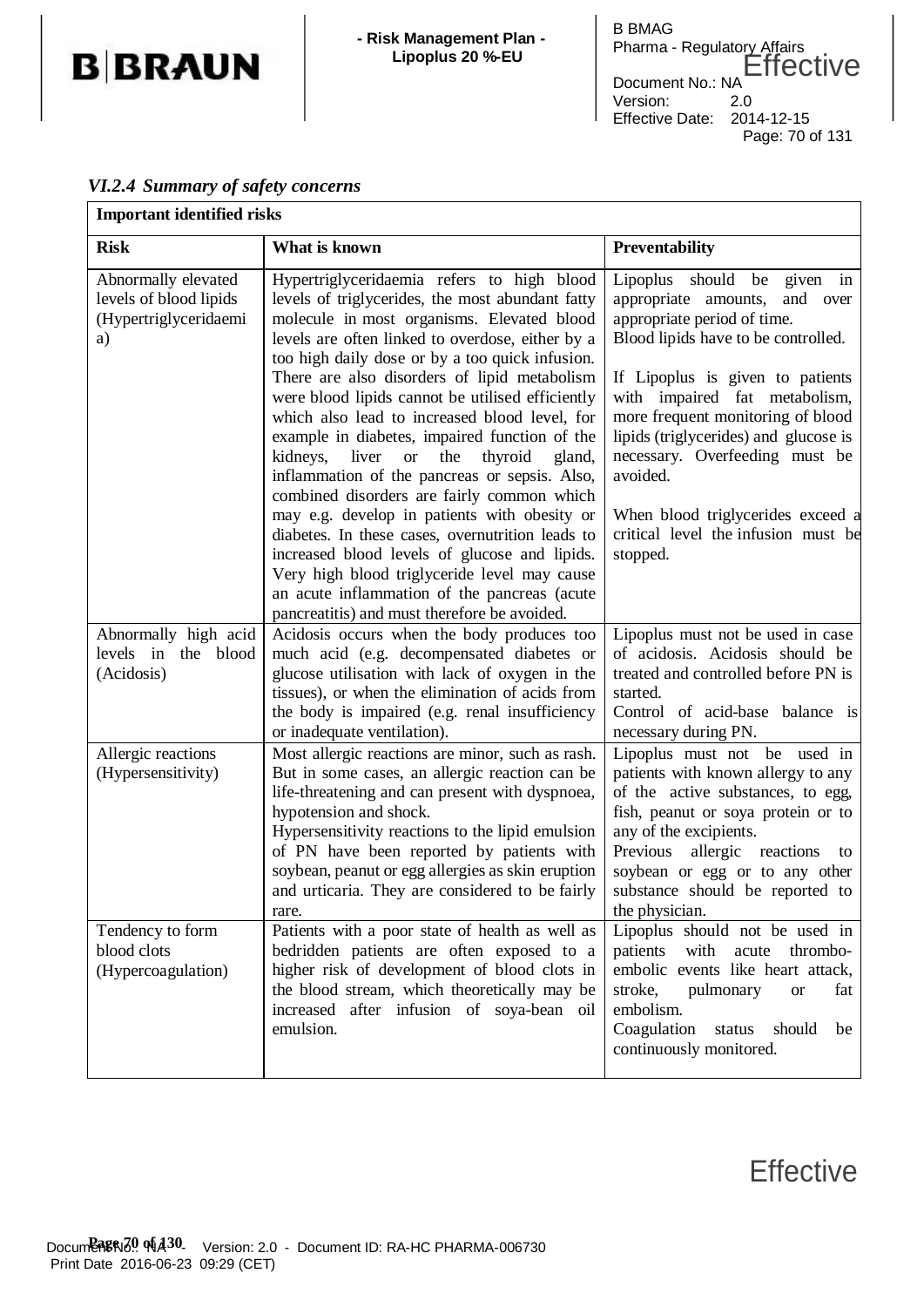

| <b>Important identified risks</b>                         |                                                                                                                                                                                                                                                                                                                                                                                                                                                                                                                                                                                                                                                                                                                                                                                                                                                                       |                                                                                                                                                                       |  |
|-----------------------------------------------------------|-----------------------------------------------------------------------------------------------------------------------------------------------------------------------------------------------------------------------------------------------------------------------------------------------------------------------------------------------------------------------------------------------------------------------------------------------------------------------------------------------------------------------------------------------------------------------------------------------------------------------------------------------------------------------------------------------------------------------------------------------------------------------------------------------------------------------------------------------------------------------|-----------------------------------------------------------------------------------------------------------------------------------------------------------------------|--|
| <b>Risk</b>                                               | What is known                                                                                                                                                                                                                                                                                                                                                                                                                                                                                                                                                                                                                                                                                                                                                                                                                                                         | <b>Preventability</b>                                                                                                                                                 |  |
| Fat overload syndrome                                     | 'Fat Overload Syndrome' results when the<br>lipid infusion rate exceeds the ability of the<br>body to utilise the lipids. The clinical<br>symptoms of 'Fat Overload Syndrome' are<br>complex. They include elevation of blood lipid<br>levels, fever, enlarged liver with or without<br>jaundice, enlarged spleen, decreased number of<br>red and white blood cells, decreased platelets<br>in blood, blood clotting disorders, break-up of<br>red blood cells, abnormal liver function tests<br>and coma.<br>Fat overload syndrome has been described for<br>dosages of parenteral lipids higher than<br>recommended in the product information.<br>Patients with impaired lipid utilisation, e.g.<br>diabetes, impaired function of the kidneys, liver<br>or the thyroid gland, inflammation of the<br>pancreas or sepsis are at risk for fat overload<br>syndrome. | Recommended doses of Lipoplus<br>should not be exceeded.<br>Blood lipids have to be controlled<br>and dosage adjusted as necessary.<br>Overnutrition must be avoided. |  |
| Impaired<br>bile<br>flow<br>(Intrahepatic<br>cholestasis) | Cholestasis is a condition in which bile cannot<br>be sufficiently drained into the intestine. As a<br>result, bile stagnates in the gallbladder and<br>eventually also within the liver, impairing liver<br>function (intrahepatic cholestasis). Infusion of<br>fat emulsions may further enhance cholestasis.                                                                                                                                                                                                                                                                                                                                                                                                                                                                                                                                                       | Lipoplus must not be used in case<br>of intrahepatic cholestasis. Liver<br>function must be monitored during<br>PN.                                                   |  |

| <b>Important potential risks</b> |                                                                                                                                                                                                             |  |
|----------------------------------|-------------------------------------------------------------------------------------------------------------------------------------------------------------------------------------------------------------|--|
| <b>Risk</b>                      | What is known                                                                                                                                                                                               |  |
| Incompatibility                  | Lipoplus may only be mixed with other medicinal products for which compatibility<br>has been documented.                                                                                                    |  |
|                                  | Compatibility data for different additives/nutrients (e.g. electrolytes, trace elements,<br>vitamins) and the corresponding shelf life of such admixtures can be provided on<br>demand by the manufacturer. |  |

| <b>Risk</b>            | What is known                                                                     |
|------------------------|-----------------------------------------------------------------------------------|
| Use in pregnant and    | There are no or limited data from the use of Lipoplus in pregnant women. No       |
| lactating women        | evidence of embryotoxicity or teratogenicity (to cause malformation of an embryo  |
|                        | or foetus) was seen in a reproductive study.                                      |
|                        | Components/metabolites of Lipoplus are excreted in human milk.                    |
| Use for periods longer | There is as yet only limited experience of the use of Lipoplus for periods longer |
| than seven days        | than seven days.                                                                  |